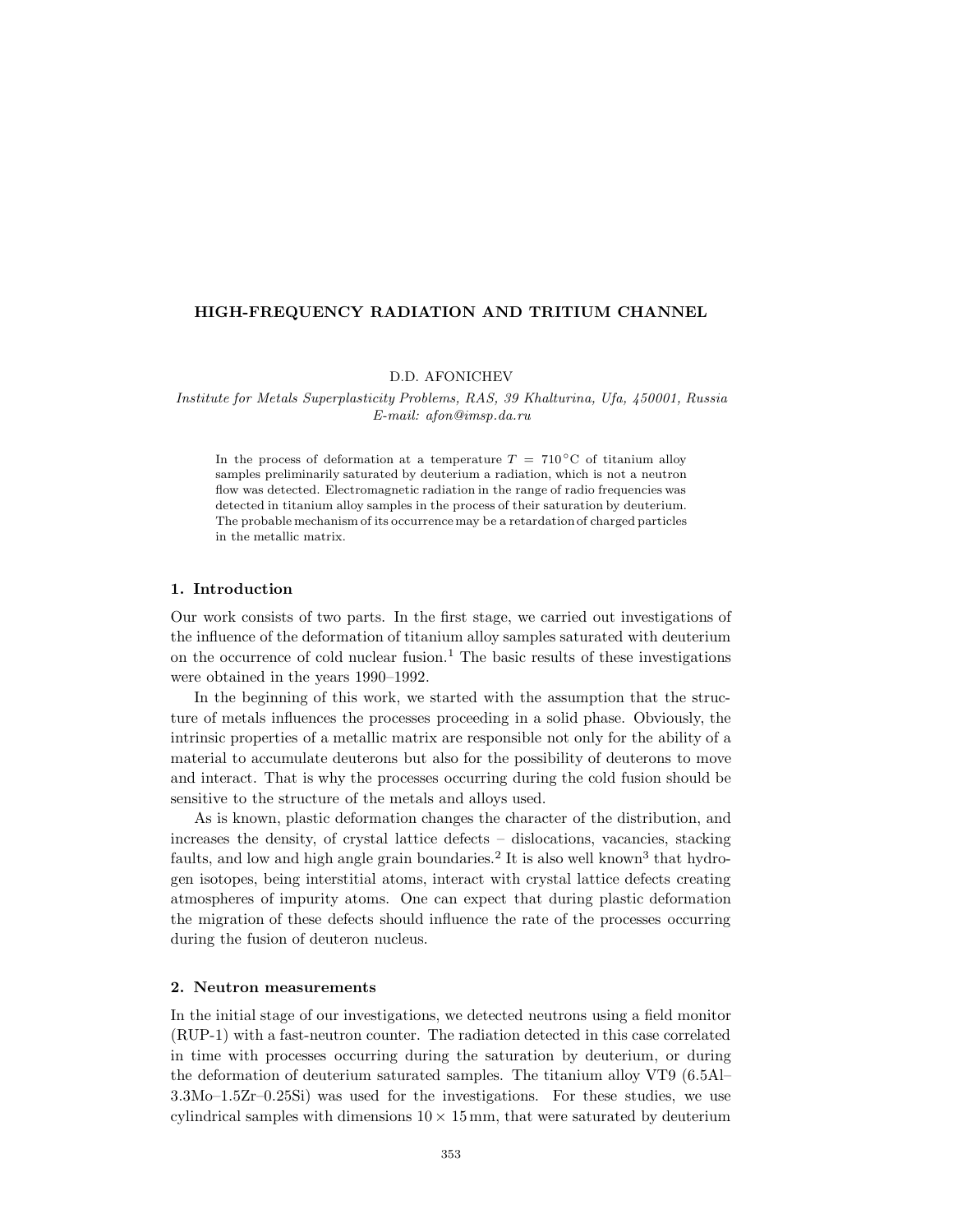

Figure 1. Scheme of deformation of samples by successive three-step compression.

from a gas phase up to concentration 2–20 at.%. Deformation of the samples was carried out by compression uusing the scheme showed in Figure 1.

The temperature of deformation was selected on the basis of differential thermal analysis (DTA) data (Fig. 2). At the temperature  $T \approx 650 \degree C$ , the weight of a sample starts to reduce, and a bend is observed on the DTA curve that testifies an intense escape of deuterium from a sample in the argon atmosphere. In the process of deformation of titanium alloy samples (at a temperature  $T = 710 °C$ ), preliminarily saturated by deuterium, radiation, which is not a neutron flux, was detected. Figure 3 shows the time dependence of the load during deformation of the samples. Figure 4 presents the  $(x-y)$  coordinate record of the emission detected by the field-effect monitor RUP-1. The break of deformation, or the increase in the strain rate by 10 times and more, resulted in a disappearance of the emission. In Fig. 3, the letters A and B indicate the time moments at which the traverse movement was stopped, and the same symbols indicate the periods of the absence of deformation in Fig. 4.



Figure 2. Temperature dependence of (1) differential thermal analysis and (2) weight of VT9 alloy sample,  $C_{\rm D}=0,\,26\,\mathrm{at.\%}.$ 

354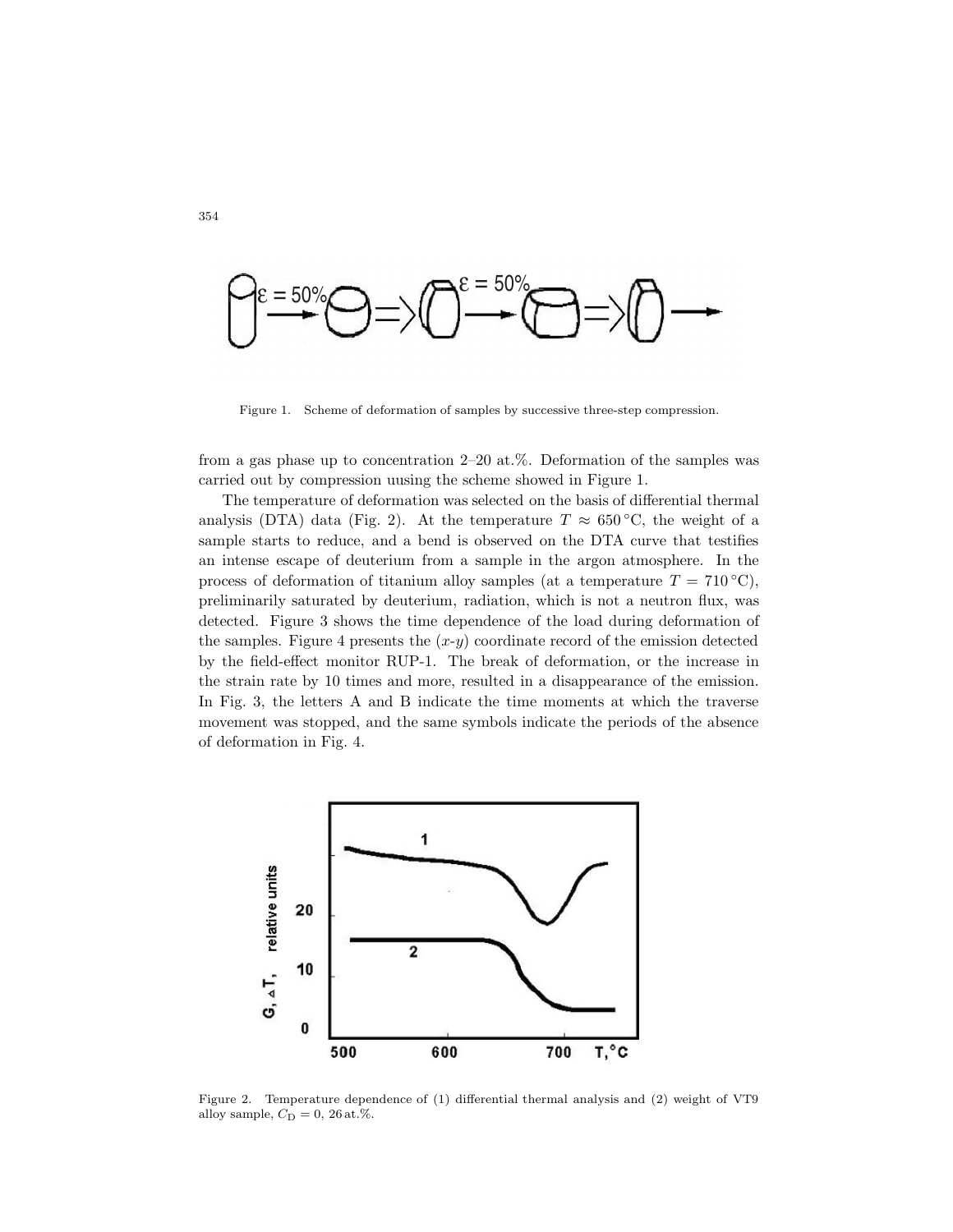

Figure 3. Load (P) vs. elongation (*l*) curves for successive three-step compression of VT9 alloy sample,  $T = 710^{\circ}\text{C}$ , concentration of deuterium  $C_{\text{D}} = 12$ , 3 at. %,  $V = 0$ , 264 mm/min, A and B—points of deformation stop.

Two batches of VT9 alloy samples were studied. The first batch of samples have a structure with the size of primary  $\beta$  grains  $500 \pm 100 \,\mu$ m,  $\alpha$  plate thickness of  $6 \pm 1 \,\mu$ m, and the amount of  $\beta$  phase about 20%. Deuterium saturation of these samples did not lead to any significant changes in the structure, except for the growth of the amount of  $\beta$  phase up to 50%. The microstructure of the second batch of samples was characterized by the absence of  $\alpha$  plates at matrix  $\beta$  grain



Figure 4. An experimental curve of the signal from a universal monitor RUP-1 with a neutron detector during the deformation of sample No. 2 in the third stage of deformation.  $T = 710^{\circ}$ C;  $C_D = 12, 3$  at.%;  $V = 0$ , 264 mm/min, A and B—points of deformation stop.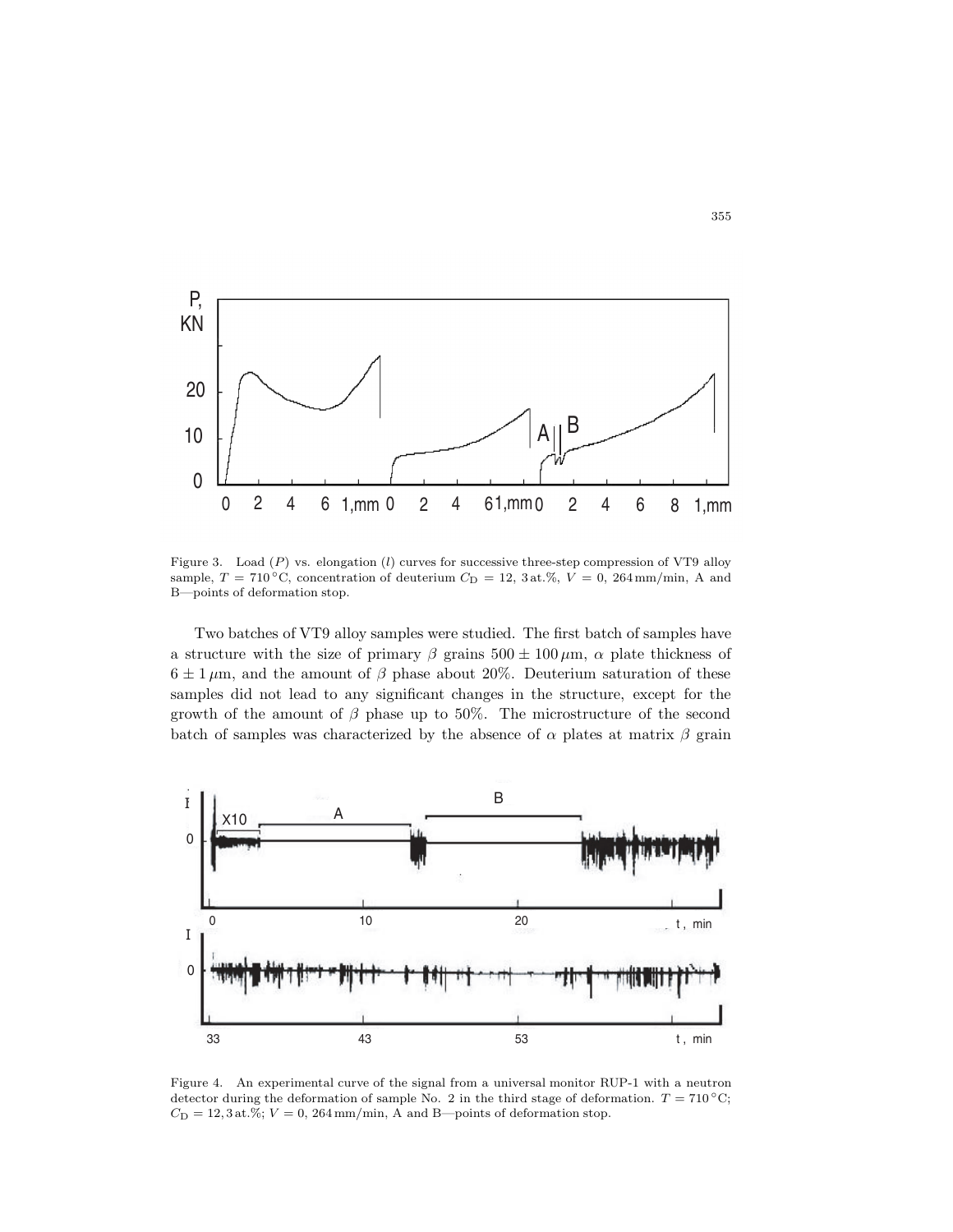boundaries. Its  $\alpha$  plates were bent and their thickness did not exceed  $1 \pm 0.1 \,\mu \mathrm{m}$ .

Three samples from the first batch were deformed at the temperate  $T = 710 °C$ , and radiation was registered from two of them. The concentration of deuterium in these samples was  $C_D = 11{\text{-}}12 \text{ at.}\%$ , while in the third sample it was considerably lower –  $C_D = 8$  at.%. The samples of the second batch possessed more fine structure, and the radiation in these samples was detected only after their structure became similar to that of the first batch samples.

#### **3. Tritium measurements**

To confirm the occurrence of cold nuclear fusion, the measurement of tritium concentration was performed by the scintillation method via layerwise grinding. It was found that in all samples in which emission was detected during deformation, the concentration of tritium in the surface layer was increased by 3–7 times as compared to the background value.<sup>1</sup> The energy spectrum of these samples corresponded to tritium.

We did not publish the results of this work in 1992 because the field monitor RUP-1 with a fast-neutron counter is not a reliable device to be used for scientific purposes. We have procured the radiometric device SRPS-2 having fast-neutron counters with a lamp SI-18H filled by  ${}^{3}$ He. Using this new device, we deformed about 50 samples but no appreciable neutron fluxes were registered.

After that, we conducted a joint experiment with a group of scientists from Ekaterinburg, on neutron detection in the process of saturation of our samples by deuterium. Whereas MKS-01 (a device similar to RUP-1) registered neutrons, the device SRPS-2 (the sensitivity of which is 100 times higher than that of MKS-01) did not register. Having performed this experiment we assumed that we registered electromagnetic radiation with a spectrum in the radio frequency regime. The tritium concentration was increased by 50% as compared to the background level evenly throughout the volume of this sample. The uniform distribution of tritium within the sample interior after its saturation by deuterium does not contradict the previous conclusion about the nonuniformity of the distribution, since a sufficiently high temperature applied during the present experiment leads to a convectiondiffusion leveling of the deuterium concentration.

#### **4. RF measurements**

In the second stage, we attempted the measurement of the (RF) radiation that we assumed was present during experiments in the first stage. In these experiments we attempted to measure radio-frequency radiation only during saturation of samples by deuterium, using various detection systems. Neutron detection with the radiometric device SRPS-2 was conducted during all our subsequent experiments.

Electromagnetic emission in the range of radio frequencies was detected by using different measuring devices:

356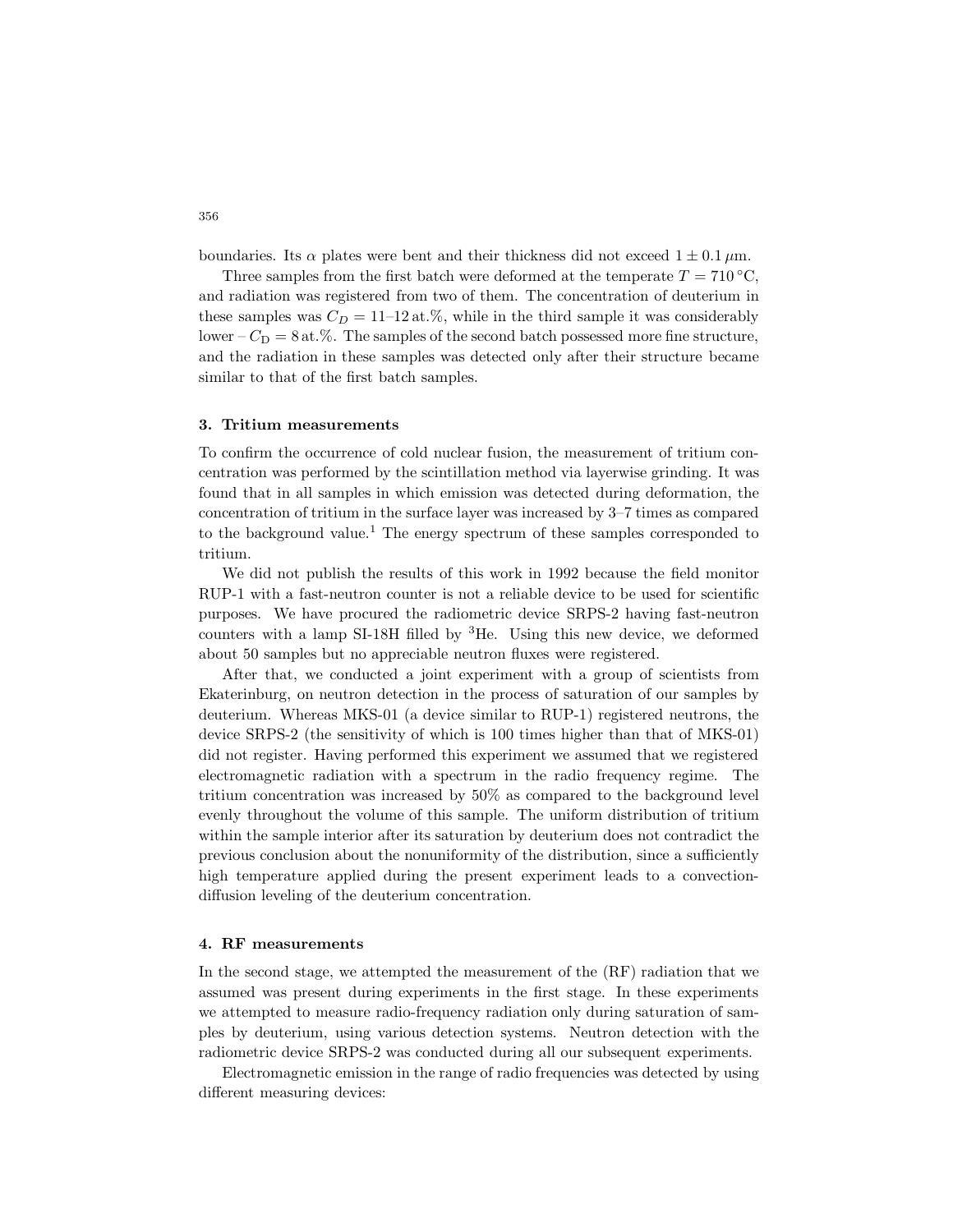- (1) A magnetic antenna with one turn in a symmetric copper ring with a notch. A signal from the antenna was transmitted to a wide-band amplifier UZ-29, then to an amplifier with a gain factor of  $K = 10^4$  (10 in a fourth degree), and after that to a ratemeter.
- (2) A field meter M20 of optoelectronics (USA) with a telescopic antenna, 10 cm in length.
- (3) An electron scheme comprising an antenna, 10 cm in length, a pulse amplifier with a gain factor of  $K = 5 \times 10^3$  (five increased on 10 in the third degree), discriminator and former drawing in a short signal for its recording.

For visualization of the emission detected in all cases, the signal is transmitted to an  $x-y$  coordinate plotter.

Electromagnetic emission in the range of radio frequencies was detected during the saturation of titanium alloy VT-9 samples by deuterium from the gas phase at the temperature  $T = 860 \pm 10^{\circ}$ C. Prior to the saturation the samples were subjected to a bend strain at the room temperature in a three-point mode until the onset of plastic deformation.

RF emission has been detected under the conditions of continuously increasing pressure of deuterium. The rate of deuterium pressure increase was

$$
\frac{dp}{dt} \approx 0.8 \,\mathrm{kPa/s}.
$$

The signal appeared at a pressure of  $p \approx 24 \text{ kPa}$  and continued for 2–3 min. RF emission was detected by means of each scheme described above. However, while in the case of the third scheme, the plotter recorded separate temporal resolution signals analogous to the field monitors RUP-1 and MKS-01; in case of the first two schemes a wide enveloping maximum was recorded due to the inertia of measuring systems. The RF emission had a sporadic character; the same character was noted when detecting the neutron flows in the first years of cold nuclear fusion study.

#### **5. Probable mechanism**

The generation of tritium while neutron flows are absent suggests that cold nuclear fusion occurs through a tritium channel as has been assumed earlier.<sup>4</sup> The nonuniform formation of tritium within the sample interior after deformation testifies that the process of cold nuclear fusion occurs only in a surface layer. The same conclusion was also made in the review of early papers.<sup>5</sup> The presence of electromagnetic radiation also confirms this conclusion, since the radio waves can be radiated only from near surface layers of metallic materials.

RF emission was detected only during the saturation of titanium alloy samples by deuterium, while during the saturation by conventional hydrogen it was not detected. We presume that the appearance of tritium in the samples where RF emission was detected points to the occurrence of cold nuclear fusion.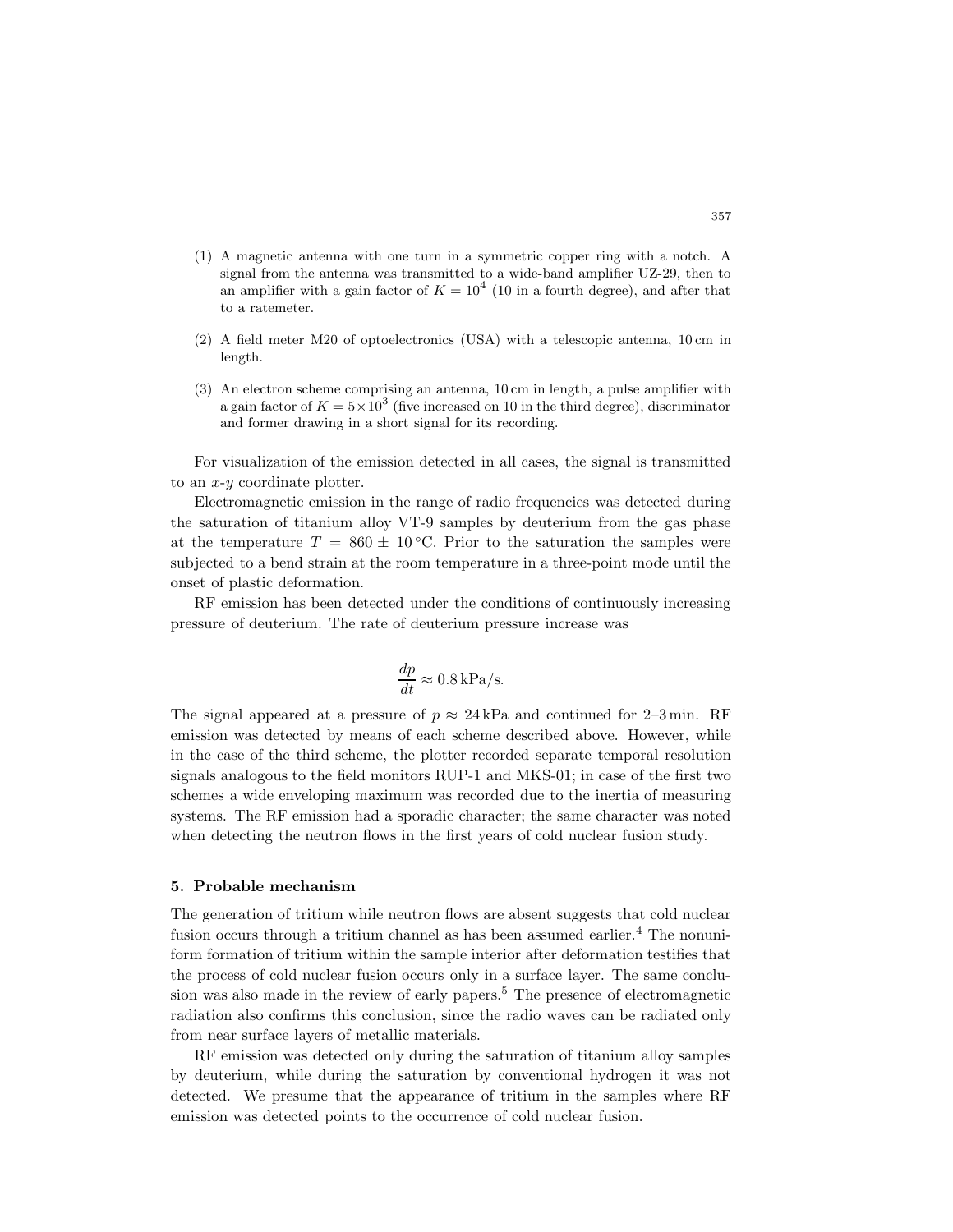We suggest that the most probable mechanism of the occurrence of RF emission, which accompanies cold nuclear fusion, is the interaction of products of nuclear reaction

$$
{}^{2}D + {}^{2}D \rightarrow {}^{1}p^{+} + {}^{3}T^{+} + E(4.03 \text{ Mev}),
$$

tritium and proton, with the metallic matrix. The movement of charged particles in the periodic field of the crystal lattice can result in the occurrence of RF emission. Unfortunately, we did not find articles about measurements of radiation within the range of radio frequencies when charged particles pass through the metallic matrix. The registration of such radiation can become indirect proof of the cold nuclear fusion occurrence along the tritium channel.

## **6. Discussion**

Some authors account for the presence of tritium by the fact that its small amount is present in deuterium or in the metal under study. The preliminary preparation of samples in our experiments excluded the presence of tritium in the metal before its saturation by deuterium. During preliminary vacuum annealing up to  $T = 1200\text{ °C}$ for 1 h, the sample is completely clean from all hydrogen isotopes.

During the second stage of our work, we were not engaged in measurements of tritium. Now, we are trying to carry out new experiments to produce a significant amount of tritium. Only after successful termination of this experiment will we plan to start the measurement of heat effects.

The assumptions that have been presented in this work are not of a revolutionary nature. For their confirmation it is no need to create new physics. Simply this physics differs from the physics of hot nuclear fusion. In the former case, the processes occur in plasma. Cold nuclear fusion occurs in hard metal, under temperatures below 1000 ◦C.

## **7. CONCLUSIONS**

- (1) During successive three-step compression of preliminarily deuterium saturated VT-9 alloy samples, an emission has been detected in the third stage of deformation, which is not a flow of neutrons or gamma quanta.
- (2) In the surface layer of the samples for which the emission was detected, the concentration of tritium exceeded the background level by 3–7 times.
- (3) The occurrence of emission and excess tritium concentration are associated with a specific structure of the samples, and observed only in the coarse-grained grosslamellar structure.
- (4) During the saturation of VT-9 alloy samples by deuterium, an electromagnetic emission has been detected in the range of radio frequencies. Evidently, it was a pulse emission in the range of radio frequencies that was detected as neutrons during cold nuclear fusion by neutron monitors in early works.

358